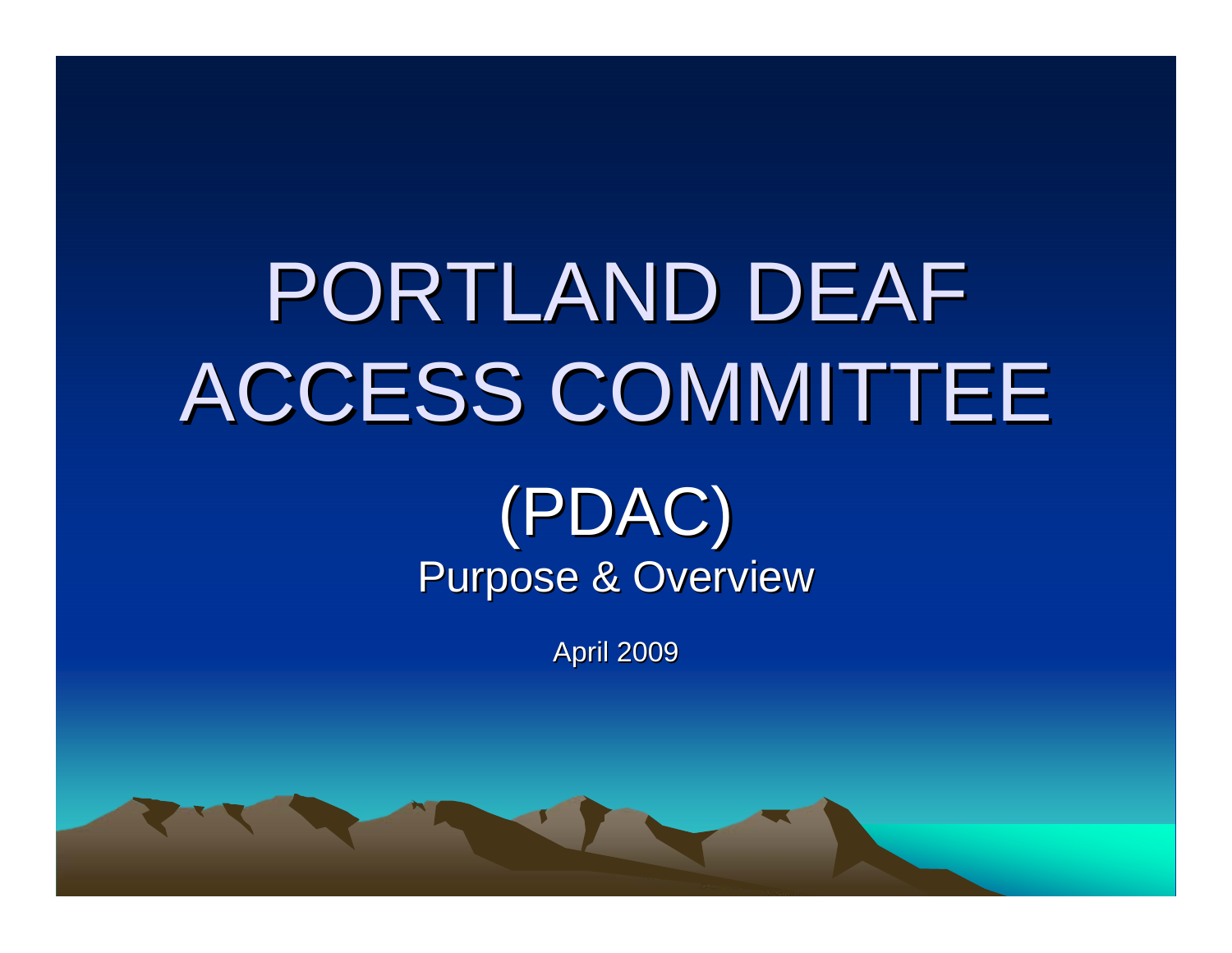### What is PDAC?

The Portland Deaf Access Committee (PDAC) is an AA Special Needs Committee comprised of Deaf , Hard of Hearing and Hearing members of Alcoholics Anonymous who work together to facilitate ASL/Voice Interpretation services at Portland Metro Area AA Meetings and who work to cross pollinate recovery message between Deaf and Hearing communities.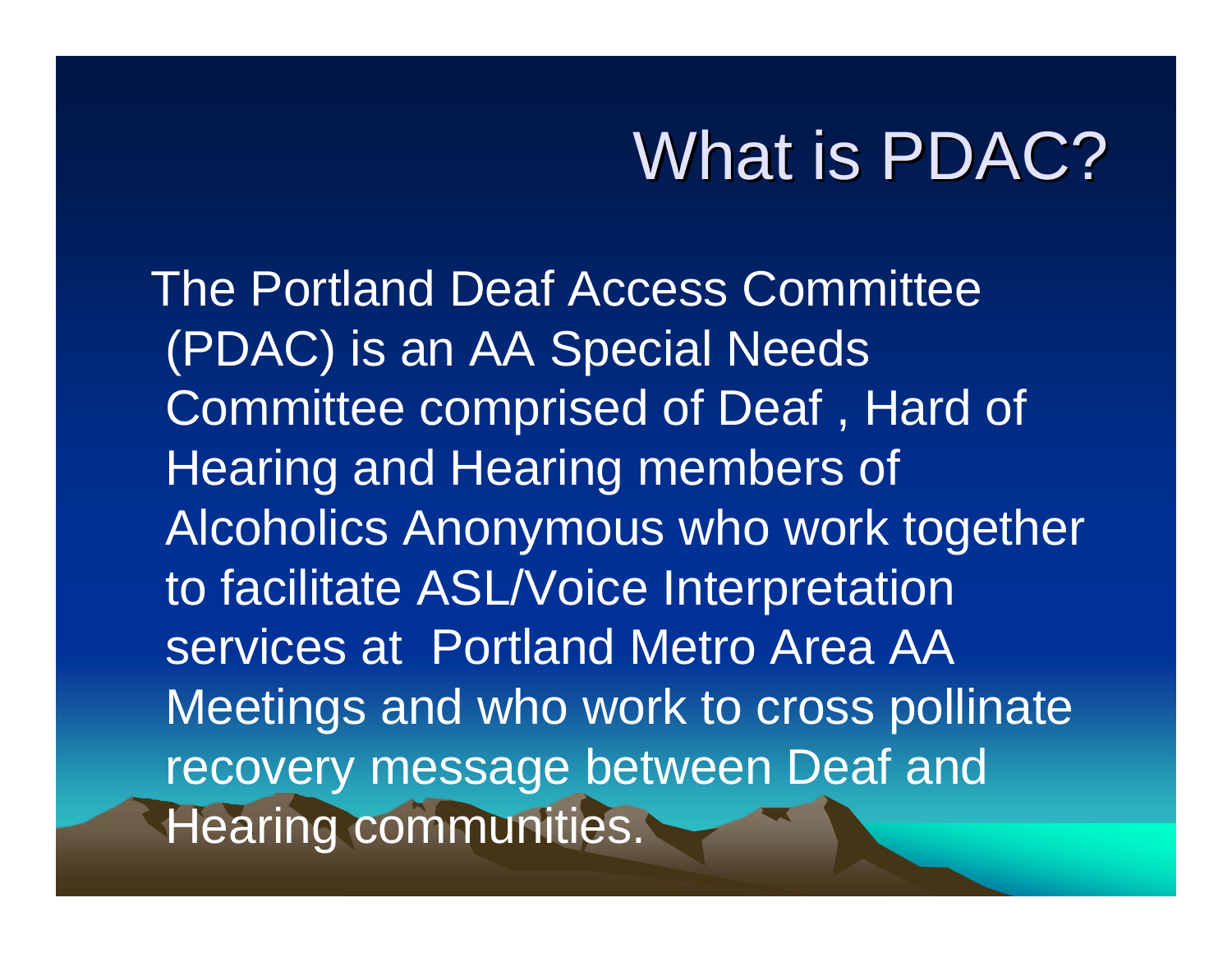### Who does PDAC Serve?

#### The Portland Deaf Access Committee serves:

- Deaf and Hard of Hearing Members of AA.
	- Publish Schedule of Interpreted Meetings
	- Facilitate and develop Interpretation services as select AA meetings
	- Recruit and train cadre of certified "AA Savvy" interpreters
	- Respond to request from Deaf and Hearing AA members and groups for Interpretation support
	- Schedule Interpretation services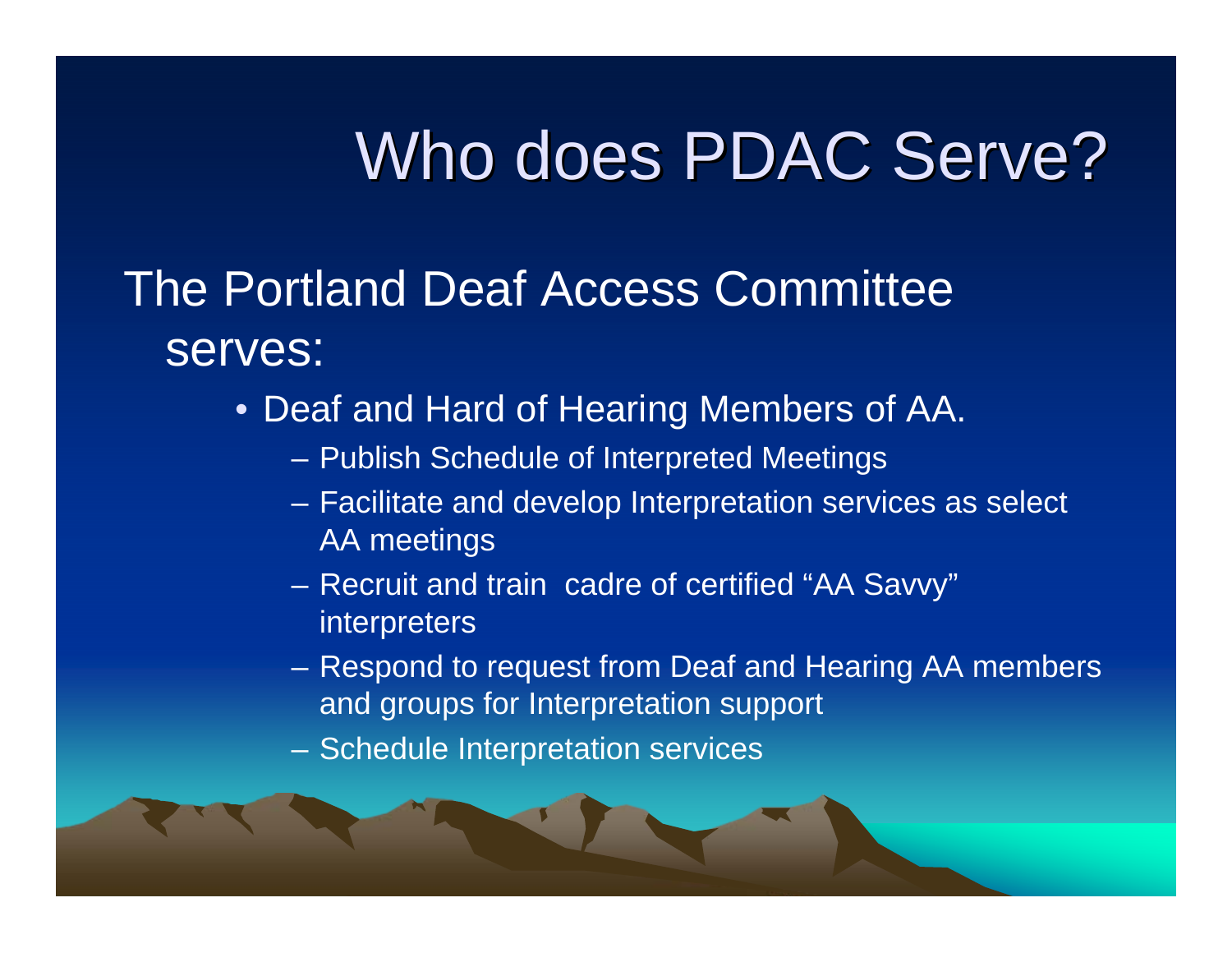# How Does PDAC Operate?

PDAC is an AA Special Needs Accessibility Committee.

- Holds regular Monthly Meetings
- Established, Defined Service Positions
- Maintains current Detailed Treasurers Report
- 12<sup>th</sup> Step Guiding Principle.
- Maintains prudent reserve to insure integrity of established services for three (3) months.
- Sends representative /shares Financial Report at each Intergroup and DCM meeting.
- Organized i.a.w. World Headquarters Guidelines.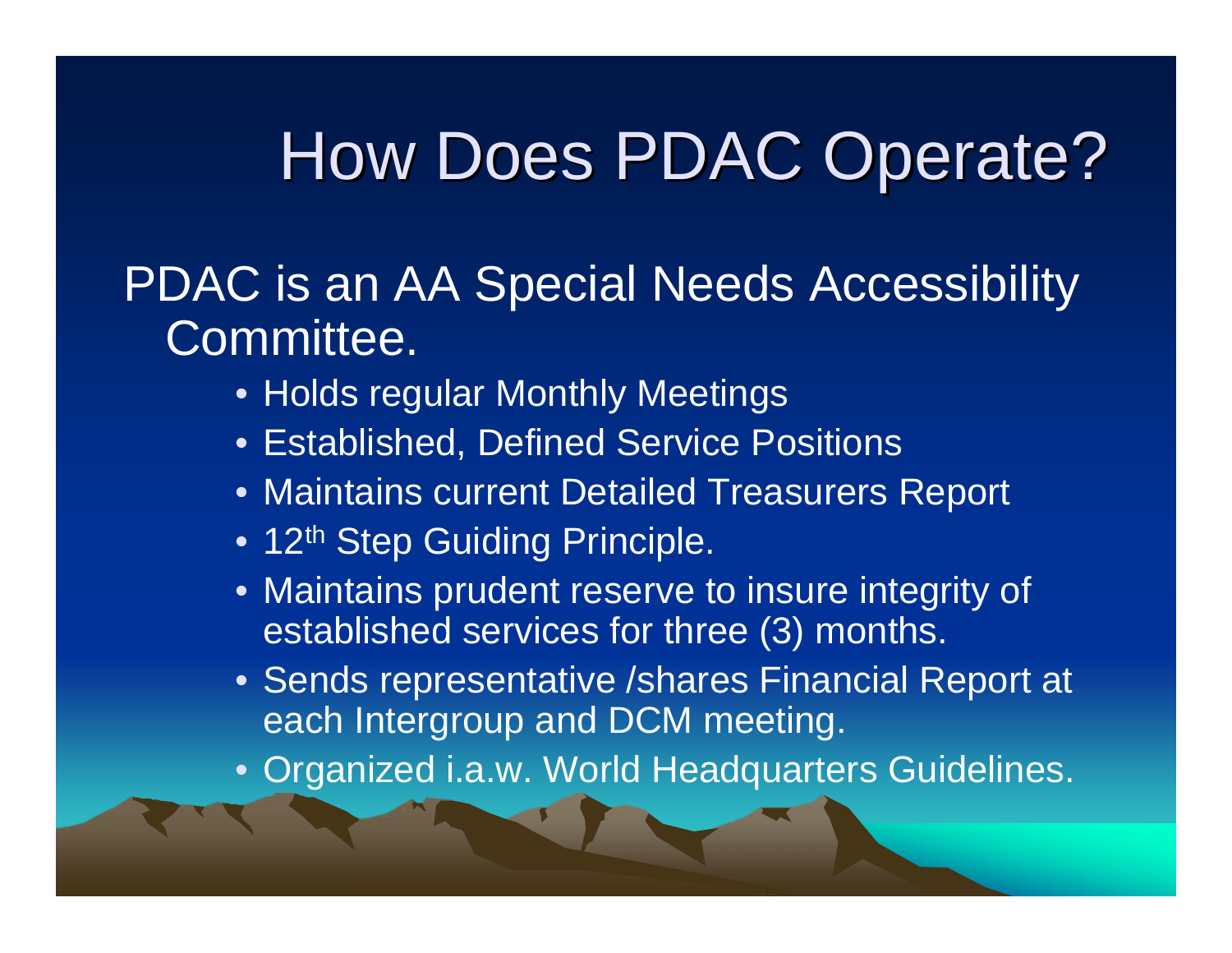# How is PDAC Funded

PDAC is funded through contributions from the AA Community.

- Some individual AA Groups choose to earmark funds for PDAC as part of the Groups regular monthly or quarterly disbursement.
- Some AA Groups pass a "PDAC" box for contributions by members at each meeting specifically for PDAC
- PDAC occasionally receives "Ad Hoc" contributions from individual AAs interested in contributing to this 12 Step work.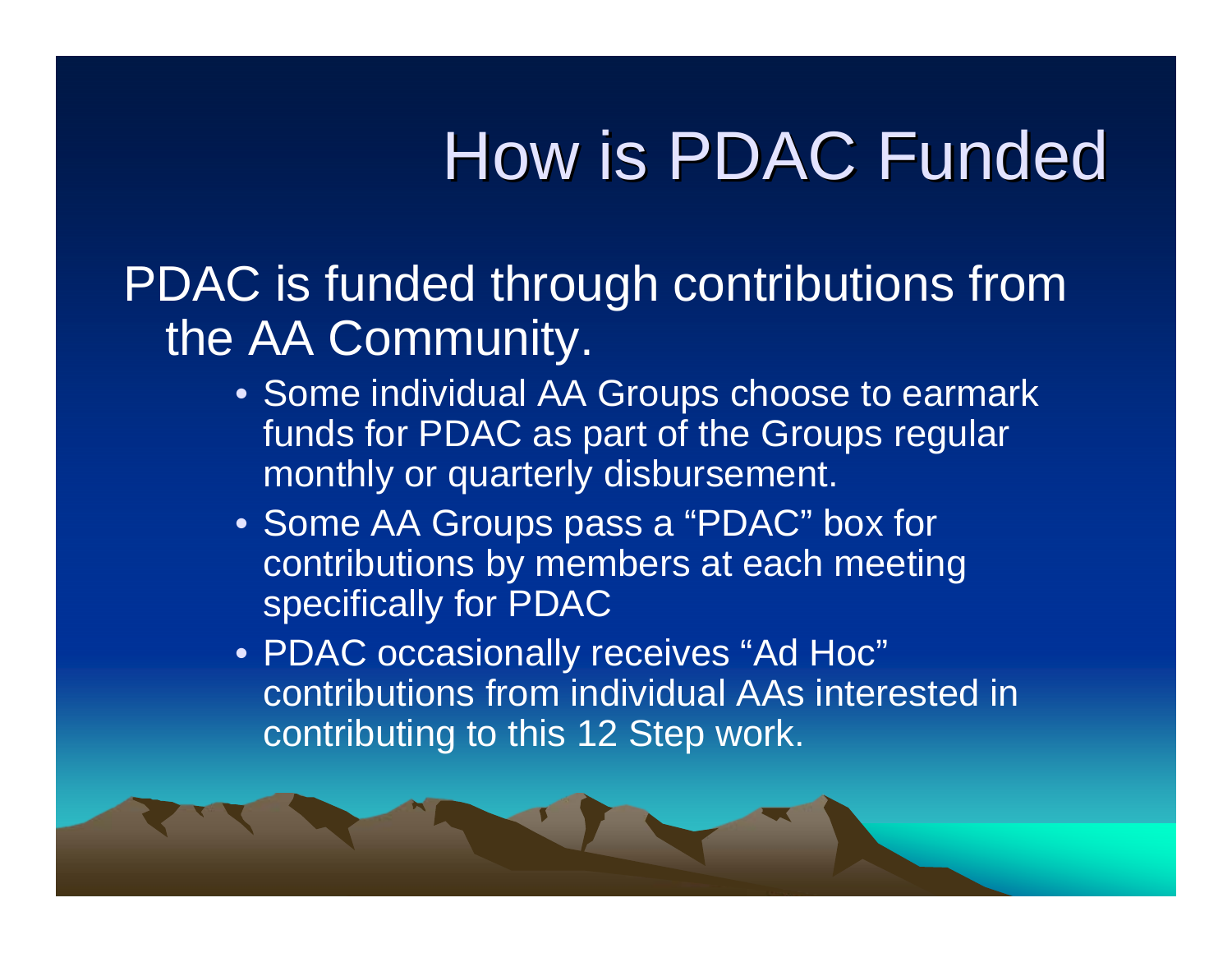#### Deaf & Hard of Hearing Services

PDAC facilitates access by Deaf & Hard of Hearing AA's to mainstream AA meetings by:

- Developing & Providing "AA trained, certified ASL Interpreters on a regular scheduled basis.
- Maintains ASL interpreted Portland Area AA meeting schedule- updated as required on the Web.
- Arranges ASL Interpreters "on request" for specific AA, Intergroup, DCM, Roundup and Retreat events.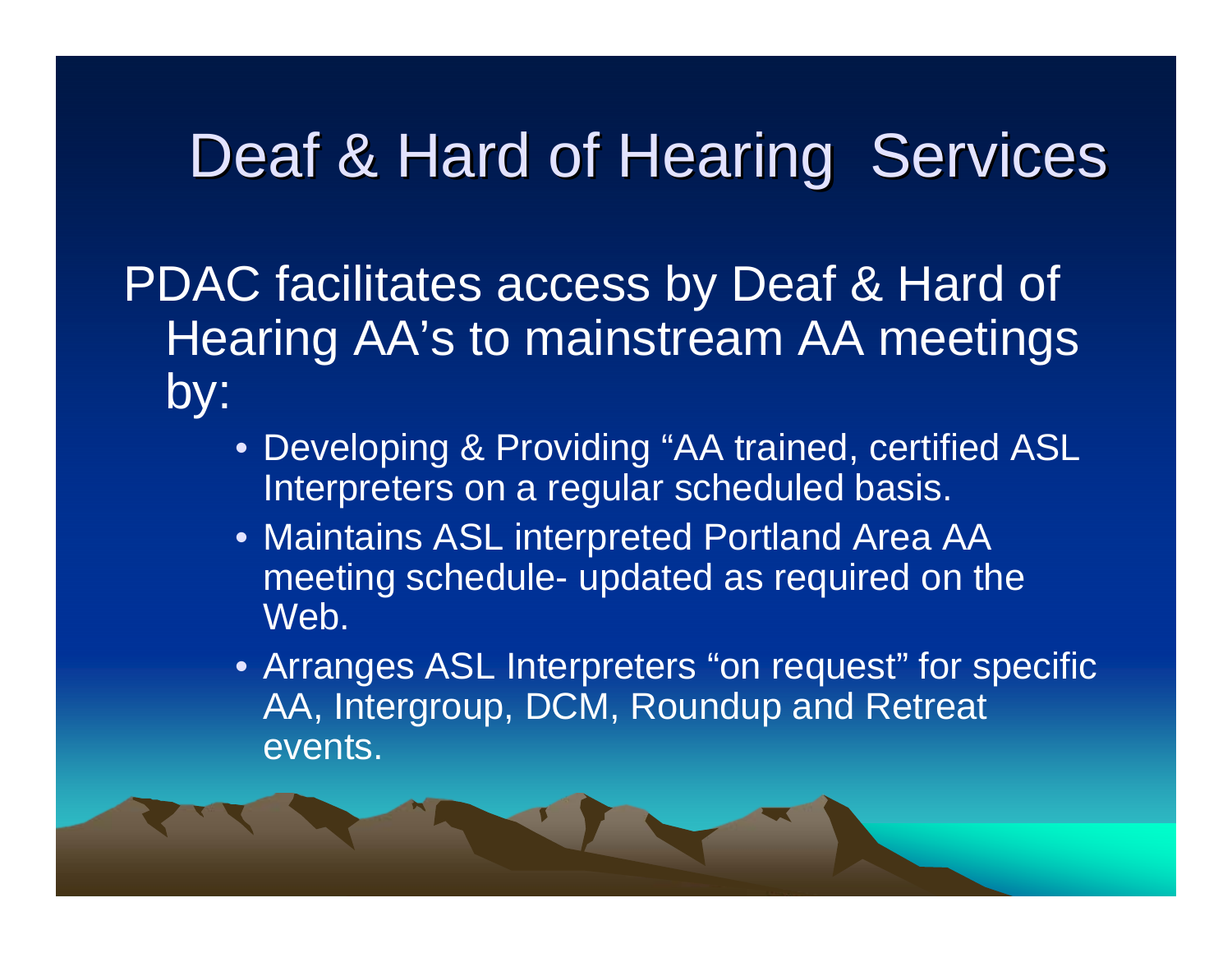#### Deaf & Hard of Hearing Services

PDAC Builds AA Deaf and Hard of Hearing Support infrastructure by:

- Providing a workshop for Certified ASL Interpreters who want to interpret for AA.
	- Familiarity with AA literature, concepts, principles.
	- Familiarity with AA jargon, language of recovery and spiritual growth and development.
	- Works closely with Deaf and Hard of Hearing members to ensure they are comfortable with PDAC Interpreters.
- Develop a list of AA Members available to Sponsor Deaf Members
- Develop a list of Deaf and Hard of Hearing members available to make 12 Step calls.
- Develop a list of Deaf Members available to Chair or Speak at Meetings.
- Supports Intergroup with fundraising initiatives.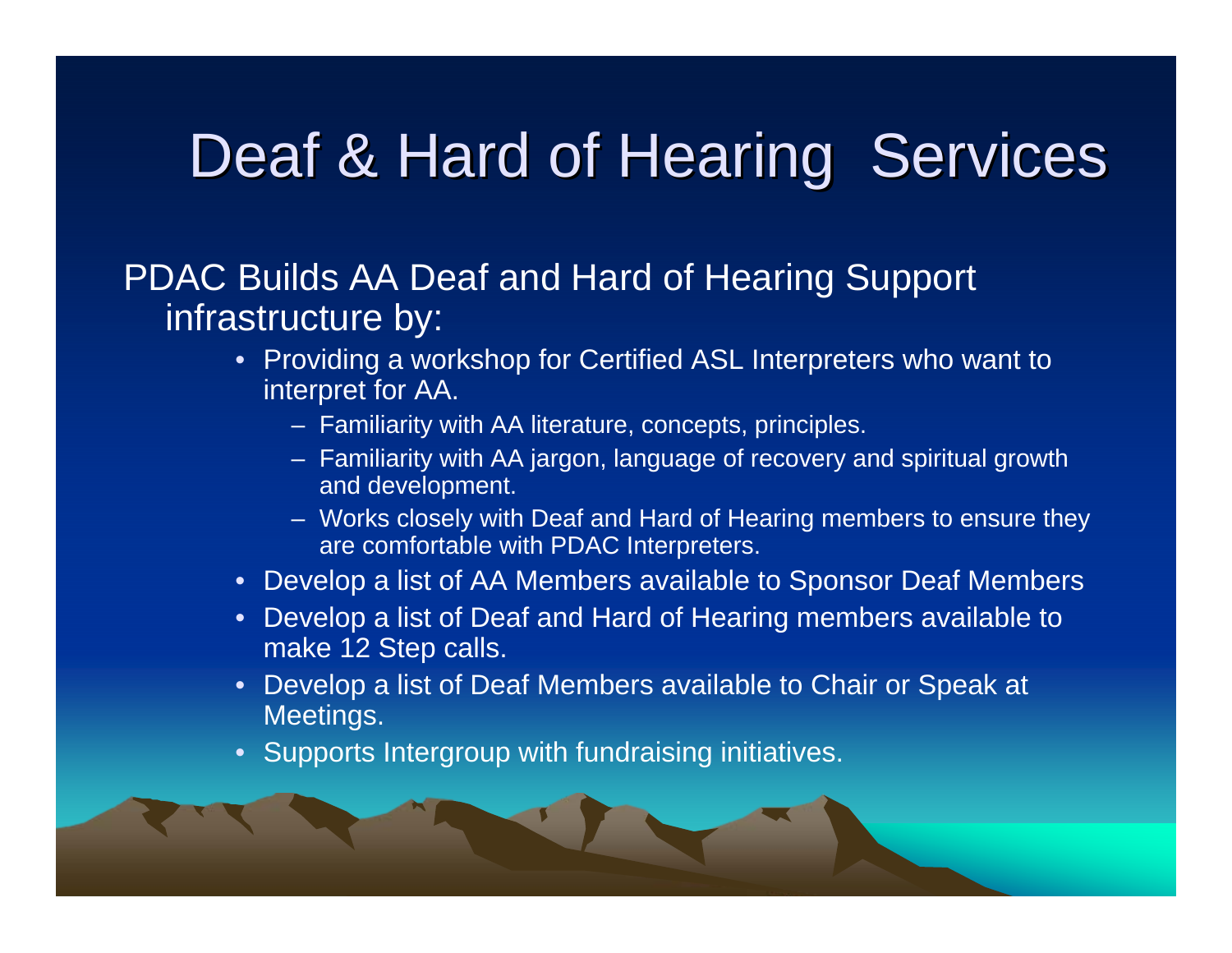# March 2009 PDAC Report

- Total Income \$1,138.82
- Total Expenses \$ 985.00
- Balance ending  $-$  \$ 2,177.97
- Prudent reserve \$3,000.00
- Net Available balance \$ (822.03)
- Meetings Interpreted 11 AA Meetings
- 
- 
- 
- 
- 
- - 1 Ar ea
		- $\mathop{\rm AC}\nolimits$